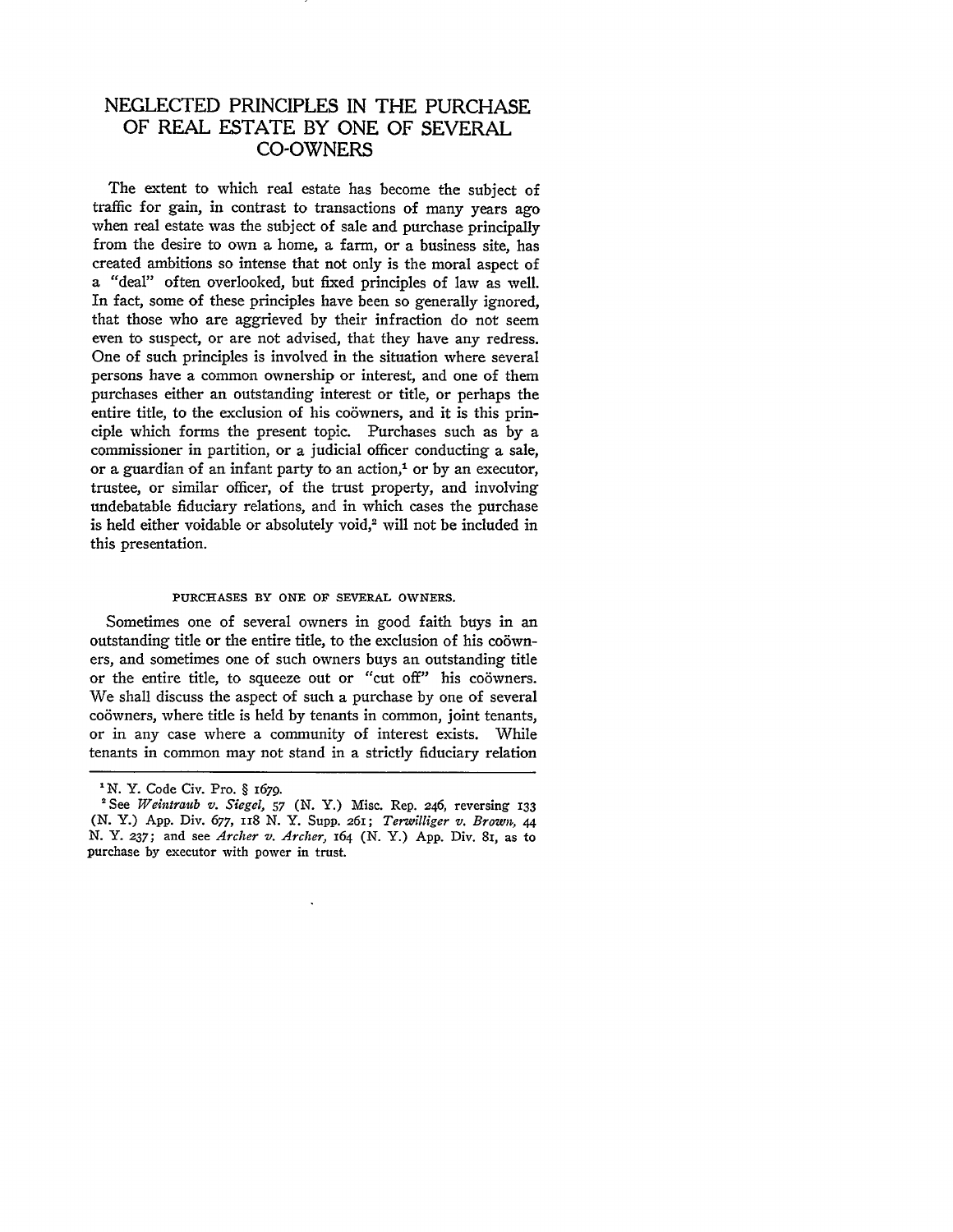to each other, in that they may deal with each other like other owners of separate property, their relation is to an extent quasifiduciary, and, as to tenants in common by descent, they occupy a confidential relation toward each other by operation of law, as to the joint property, and the same reciprocal duties are imposed as if a joint trust were created.3 Practically the same has been said of tenants in common by devise,<sup>4</sup> and as our subject is developed, it will be seen that the doctrine now to be discussed has been applied in rather liberal measure to other combined ownerships. A purchase of an outstanding title or interest in property, by a person sustaining certain relations to others interested in the same property, will, at the option of the latter, inure to their benefit. The heirs of one who so purchases stand in no better position than the purchaser. This rule does not apply only strictly to tenants in common, or joint tenants, or others having an equality of interest or estate. The rule is based on a community of interest in a common title, which creates such a relation of trust and confidence between the parties that it would be inequitable to permit one of them to do anything to the prejudice of the other, in reference to the property so situated.5 "Community of interest produces a community of duty, and there is no real difference, on the ground of policy and justice, whether one co-tenant buys up an outstanding incumbrance, or an adverse title, to disseise and expel his co-tenant. It cannot be tolerated, when applied to a common subject, in which the parties had equal concern, and which created a mutual obligation, to deal candidly and benevolently with each other, and to cause no harm to their joint interest."<sup>6</sup> There may be lack of complete unanimity in enforcing this doctrine,<sup>7</sup> but as we are now presenting the affirmative of it, we shall follow the preponderant cases in which it has been applied with fairly firm insistence.

**<sup>338</sup>**Cyc. **15;** *Hinters v. Hinters,* 114 Mo. 26; *Buchanan v. King's Heirs,* 22 Grat. (Va.) **414. Cf.** *Ryason v. Dunton,* **164** Ind. **85,** 73 **N. E. 74.** *'Enyard v. Enyard, igo* Pa. **114.**

*<sup>&#</sup>x27;Rothwell v. Dewees, 67* **U. S.** 613.

*<sup>&#</sup>x27; Van Home v. Fonda,* **5** Johns. **Ch. (N.** Y.) 388, **407.** See also *Fulton v. Whitney, 66* **N.** *Y.* 548.

*<sup>&#</sup>x27;Streeter v. Schultz,* 45 Hun 4o6, **I0 N.** Y. St. Rep. **115,** aff'd. 127 *N.* Y. *652,* referred to in *Allen v. Arkenburgh, 2* (N. Y.) App. Div. 457, *74* N. Y. St. Rep. *327, 37 N.* Y. Supp. lO32, aff'd. 158 **N.** Y. *697,* and explained in *Peck v. Peck,* IIo **N.** Y. **74,** *17* N. E. 383.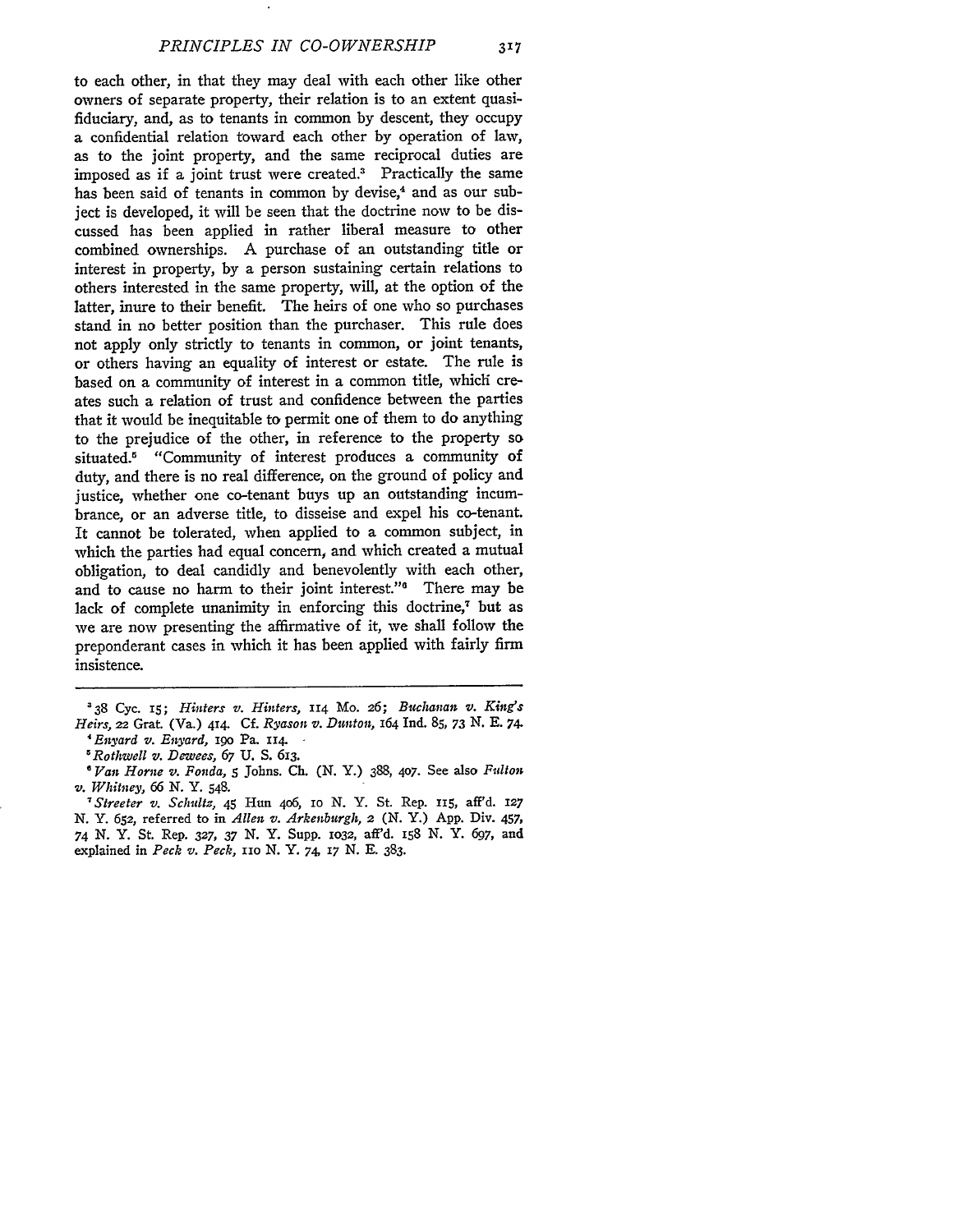### **OTHER INSTANCES OF THE APPLICATION OF THE RULE.**

The rule that a purchase by one tenant inures to the benefit of his co-tenants has been applied to many situations. It has been applied to a purchase by the husband of a co-tenant,<sup>8</sup> to the wife of a co-tenant, presumably because she had an inchoate right of dower.<sup>9</sup> and in another case where the land descended to the husband and children on the death of the wife, it was held that the husband could not, upon a foreclosure sale, purchase the entire title to the exclusion of his children.<sup>10</sup> And it has been held that the law not only forbids a person occupying a fiduciary or quasi-fiduciary position from purchasing, but applies to any person interested with another in any subject of property.<sup>11</sup> "Community of interest in a common title or security implies a mutual obligation not to impair it. It creates such a relation of trust and confidence that it is inequitable to permit one of the parties in interest to do anything to the prejudice of others, and when one of them obtains superior titles or liens he holds them in trust for the benefit of all who share in the common title or security, and who, within a reasonable time after notice of his purchase, contribute their share of his necessary expenditures."<sup>12</sup> Even in a case where the court made the concession that it is not a fraud, either actual or constructive, for a joint owner to purchase at a sheriff's sale to enforce payment of taxes, the rule was nevertheless applied that the purchase inured to the coöwners.'3 There are occasional instances where a person, without authority, assumes the management of property in which others are beneficially interested. In such case, he becomes in equity a trustee by construction for their benefit, and during the continuance of such management is subject to the same rules and remedies as other constructive trustees, and such constructive trustee cannot purchase for his own account.<sup>14</sup>

The cases are not rare where a widow, dissatisfied either with the provision made for her in her late husband's will or with her

*'Beaman v. Beaman,* **9o** Miss. 762.

*Wyatt v. Wyatt,* 81 Miss. *219.*

*Clevients v. Cates,* 49 Ark. *242,* 245; *Richards v. Richards,* 31 Pa. Super. Ct. *509,* 513.

*'Booker v. Crocker,* 132 Fed. **7;** *McGranighan v. McGranighan,* **<sup>185</sup>** Pa. **340.**

*'Richards v. Richards,* 31 Pa. Super. Ct. **509.** *'<sup>4</sup> Bennett v. Austin,* 81 **N.** Y. 308, *334, 335.*

*<sup>&#</sup>x27;Perkits v. Smith.,* i8 **Ky.** Law Rep. **509;** *Rothwell v. Dewees, 67* **U.** S. 613.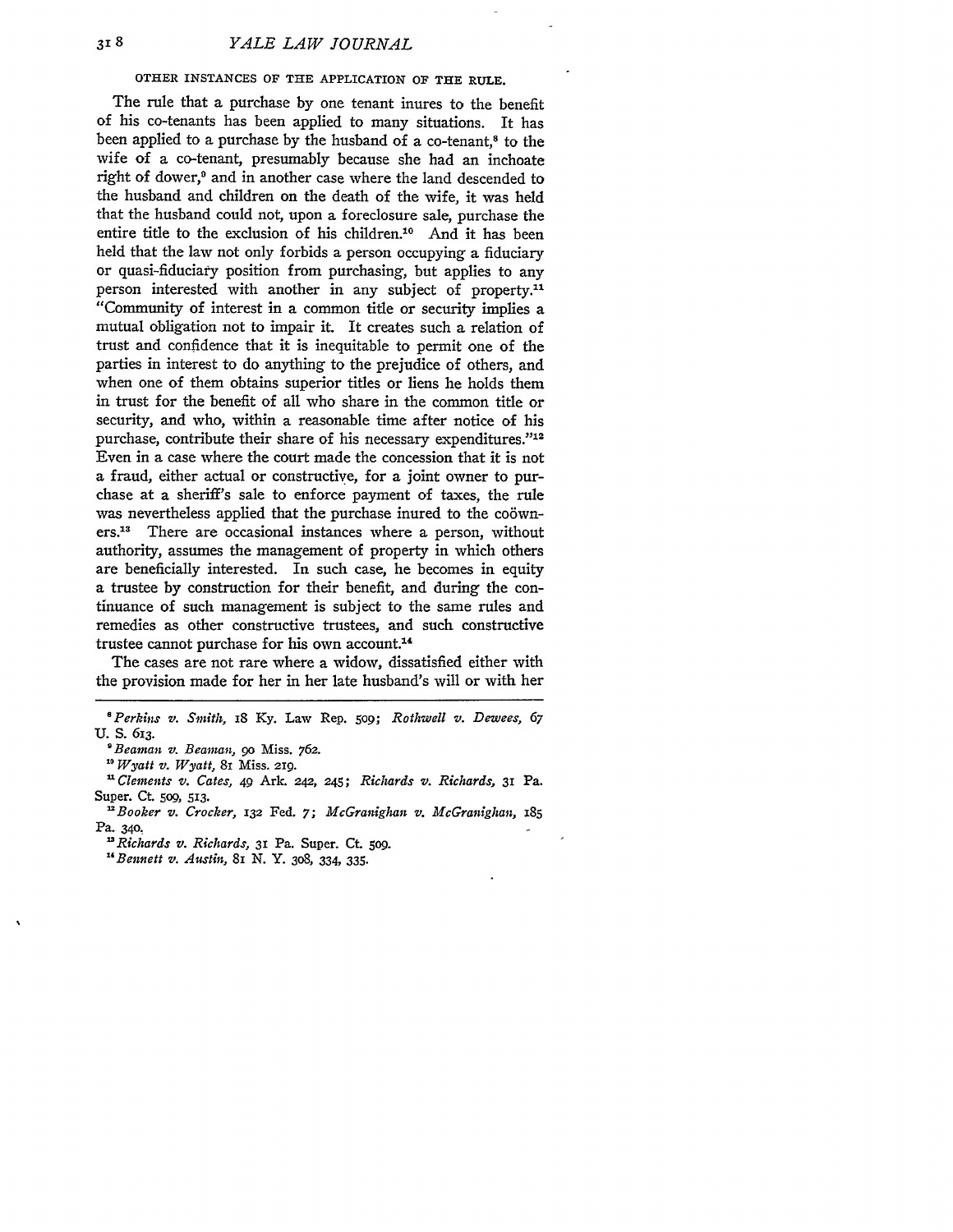319

dower interest or other distributive share in case of death intestate of the husband, seeks to acquire the real property of the estate through purchase on friendly foreclosure or other proceedings, to the exclusion of the devisees or heirs. It is interesting, therefore, to pursue the question whether the rule applies to a widow having a consummate right of dower in land descending to heirs. It may be conceded that the rule applies to a mother of infants whose guardian in socage she is. But the rule seems to be directed against a person *owning an interest in the prop*erty, irrespective of whether the coöwners are infants or adults. This leads to the question whether a widow, with unassigned dower, may be said to have an interest in the land descending to the heirs. In some states, the widow is a tenant in common with the heirs before assignment of dower.15 Other cases either hold or indicate that a widow with unassigned dower is not a tenant in common with the heirs.<sup>16</sup> And still others in the same jurisdications indicate that she **is.<sup>1</sup> <sup>7</sup>**Irrespective of whether she be tenant in common, where a widow has possession of land under a consummate right of dower, of which she could enforce admeasurement, "although this right, while unassigned, did not give her a legal estate in the land, it is now well settled that it was a legal interest and constituted property which was capable in equity of being sold, transferred and mortgaged by the doweress."<sup>18</sup> "Although the widow's dower seems never to have been admeasured, her occupation of the premises may be regarded as putting her practically in the position of a doweress in possession of the one third of the estate to which she was entitled."19 So it may be said that remaindermen and the tenant for life are not strictly tenants in common, and yet they are regarded as "equitable co-tenants."<sup>20</sup> In fact, the rule against purchasing for one's own benefit has been specifically applied to a doweress.<sup>21</sup> And

*Woorster v. Hunts Co.,* **38** Conn. **256.** See also *Kidwell v. Kidwell,* Ind. 224; *Centreville Co. v. Jarret,* 4 Ind. **213;** *Grolski v. Kostuski,* Ill. *177,* **53** N. E. **720,** 7o Am. St. Rep. **98;** *McDougal v. Bradford,* So Tex. 558; Freeman on Co-Tenancy, **2d** ed. § io8.

*' Jackson v. O'Donaghy, 7* Johns. **(N.** Y.) 246; *McClanahan v. Porter,* io Mo. 746; *Barton* **v.** *Reynolds,* 81 (N. Y.) Misc. Rep. **15.**

**"'** See *Knolls v. Barnhart, 71* N. Y. 474; *Bover v. East, i6i* N. Y. 58o, **<sup>56</sup>**N. E. 114, *76* Am. St Rep. 29o.

*'Mutual Life Ins. Co. v. Shipman,* 11g N. Y. 324, **330, 331,** 24 N. E. **177.**

*'Arthur v. Arthur, 76* (N. Y.) App. Div. **330.**

*" Burhands v. Van Zandt, 7* N. Y. **523.**

*Enyard v. Enyard, igo* Pa. 114. See also *Montague v.* Selb, *io6* Ili *49.*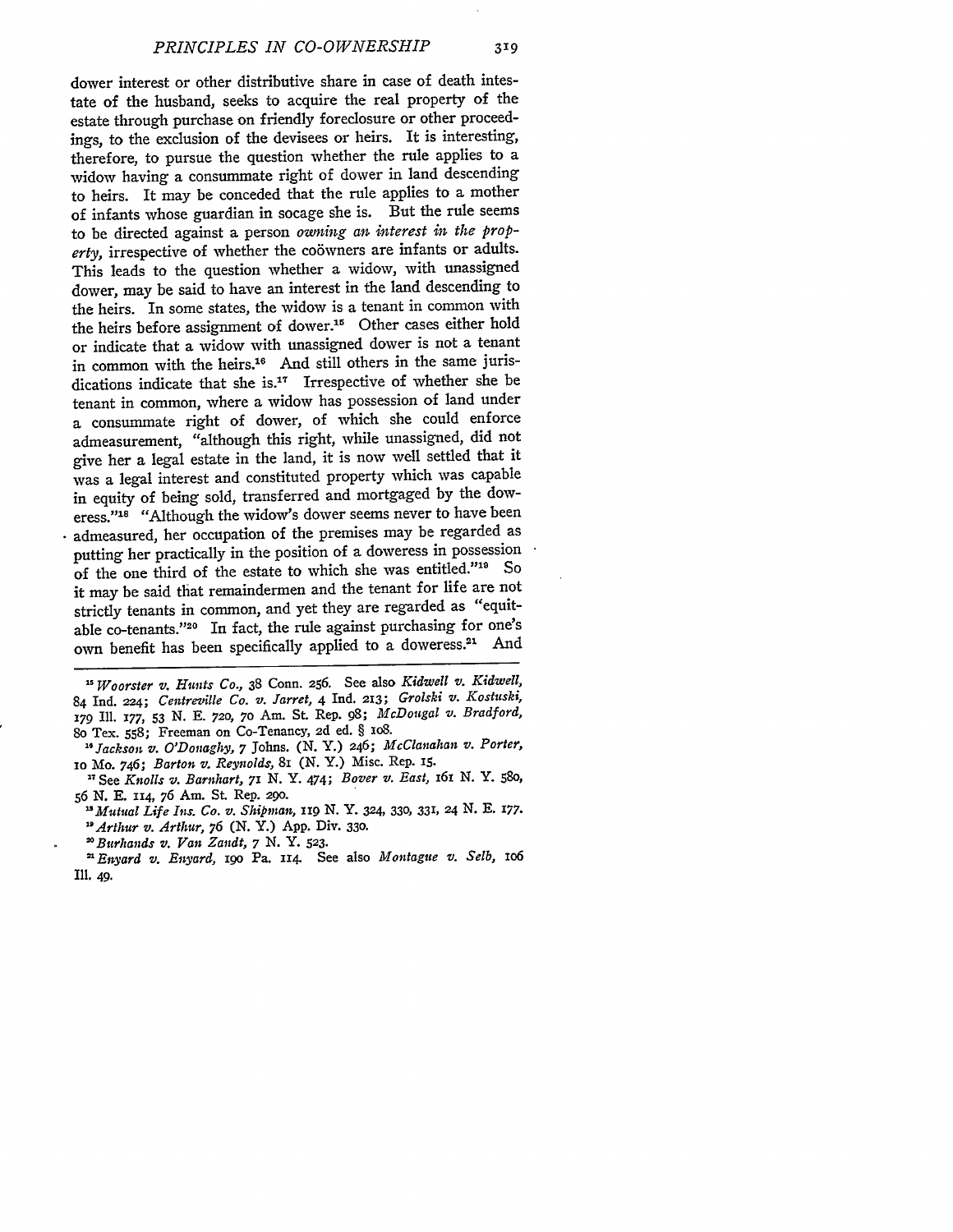it would seem that the question of infancy, guardianship, or blood relationship, has nothing to do with the situation,<sup>22</sup> and yet it is not to be denied that some cases probably turn on the point as to the statutory provision in regard to the nature of dower, that is, whether the statute grants an estate to the widow, or merely a right of action to enforce her dower, and also whether, in either case, she was in possesesion, or at least in legal possession, of the property at the time of her attempted exclusive purchase.

## RIGHTS OF COWNER **IN PURCHASE** BY **ONE** OWNER.

Such person so purchasing holds for the benefit of those interested in the property with him, such coöwners being bound, however, to contribute their respective proportions of the consideration paid for the outstanding title or incumbrance, and the coöwners are not barred until after notice of the adverse claim. while the burden of proof is on the one assuming to purchase to the exclusion of his coöwners.<sup>23</sup> It should be noticed that whereas in the case of a purchase by a trustee, executor, guardian, etc., the sale is either void or voidable, in the case of a purchase such as is now being discussed, while there may be some similarity, yet the purchase is said to inure to the benefit of the coöwners. They may elect to claim the benefit of the purchase or refrain from so electing, or even lose the privilege of electing.<sup>24</sup> In *Buchanan v. King's Heirs*,<sup>25</sup> the general principles applicable to such cases are well set forth. It is there said that a joint tenant, or tenant in common, cannot purchase an outstanding title, for his own benefit, to the exclusion of his co-tenants; that the co-tenant may, within a reasonable time, make his election to claim the benefit, and to contribute to the expense incurred in the purchase of such title; that if he unreasonably delays until there is some change of circumstance he will be held to have abandoned the benefit arising from the purchase; but before such co-tenant can be held to have abandoned his claim, it must

**<sup>&#</sup>x27;In** *Knolls v.* Barnhart, *71 N.* Y. 474, while the court referred to the widow as being the guardian in socage of her minor children, it was coupled with the statement that she was also the doweress, and the case shows that the question of infancy was not the controlling factor.

*<sup>&#</sup>x27;Buchanan v. King's Heirs,* 22 Grat. (Va.) 414; *Booker v. Crocker,* 132 Fed. *7; McGranighan v. McGranighan,* 185 Pa. **340;** *Richards v. Richards, supra; Hinters v. Hinters,* 114 Mo. **25.** *'<sup>4</sup> Ryason v. Dunton,* 164 Ind. **85.**

**<sup>2522</sup>** Grat. (Va.) 414.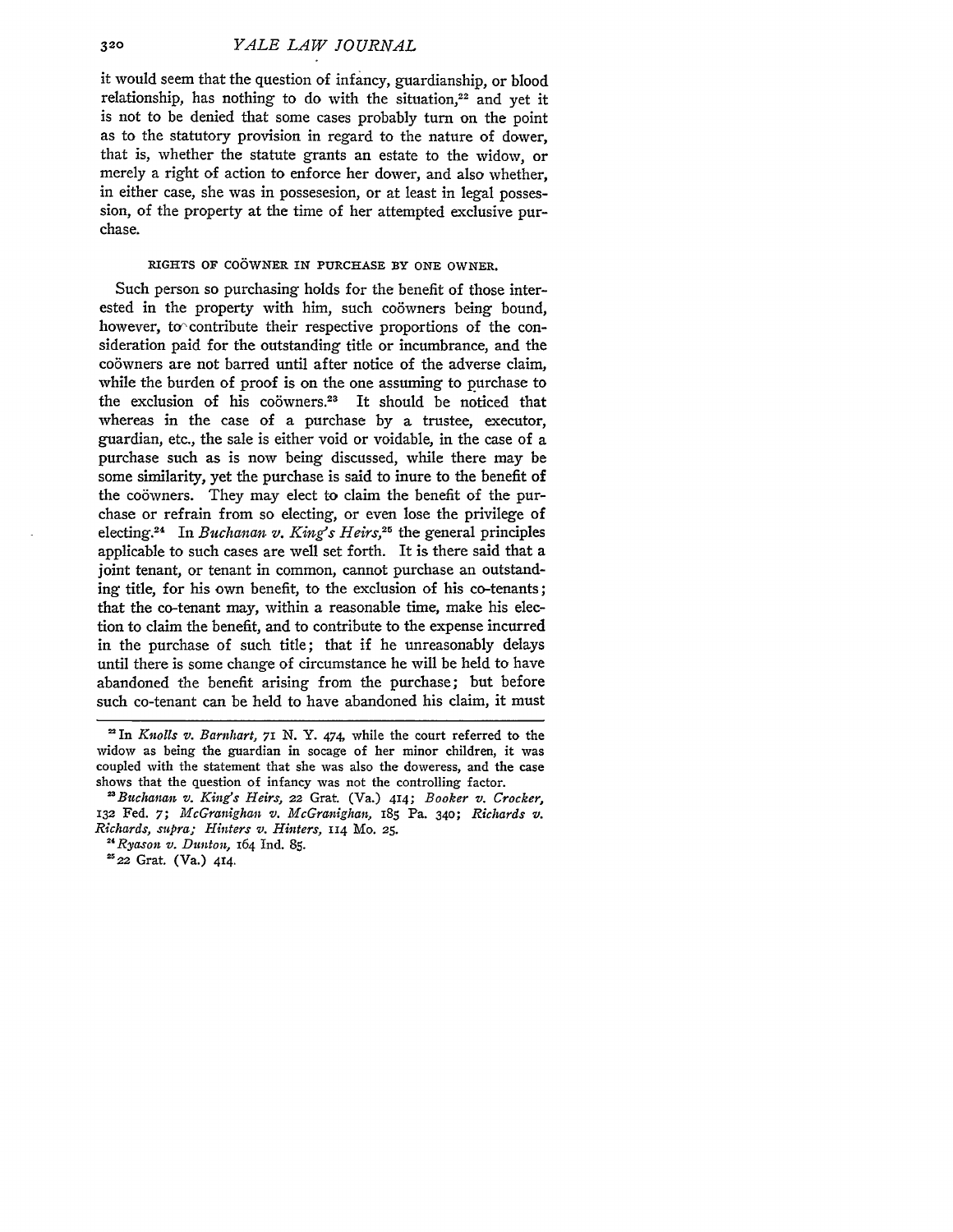appear not only that he has been apprised of the purchase, but of the claim set up by his co-tenant, and until then he may assume that the acquisition was made in support of the common title, and the burden of proof is upon the purchasing tenant to show that his co-tenant had notice of the purchase and of the exclusive claim asserted by him. Though one tenant takes the whole profits, or records the deed by which he assumed to purchase as against his co-tenants, such acts are said not to amount to notice that the purchasing tenant claims to have ousted his co-tenant. In another case it was said that the duty to discharge incumbrances rested upon all and payment by one is presumed to have been on behalf of all, and that the interest of all in the property remains notwithstanding the purchase of the legal title by one, and the amount necessary for the preservation of the property is chargeable against it and may be enforced in an equitable proceeding.<sup>26</sup> And if one tenant may not buy in an outstanding title, much less may he buy in a title that cuts off altogether the title under which he and his co-tenants hold.<sup>27</sup>

#### **PURCHASES AT** PUBLIC **SALES.**

The Supreme Court of the United States while recognizing the principle that there is such a community of interest between those who hold a common title as to forbid one such co-tenant from acquiring any benefit from the acquisition of an outstanding superior title, and that a court of equity upon timely application will convert such a purchasing tenant into a trustee for the common benefit, declined to extend the doctrine to purchases at *bona fide* public sales, saying: "But it is plain that the principle which turns a co-tenant into a trustee who buys for himself a hostile outstanding title, can have no proper application to a public sale of the common property, either under legal process or a power in a trust deed. In such a situation, the sale not being in any wise the result of collusion nor subject to the control of such a bidder, he is as free, all deceit and fraud out of the way, as any one of the general public."28 Other cases apply the doctrine even to public sales.<sup>29</sup> But it is frequently the case that the purchasing

"See *Ryason v. Dunton, supra; Ladd v. Kuhn,* **27** Ind. App. **535;** *Beaman* **v.** *Beaman,* go Miss. 762; *Wyatt* **v.** *Wyatt,* 81 Miss. 219; *Knolls vt. Barnhart,* 71 N. Y. 474; Dec. Dig., Vol. *19,* **p. 148;** Cent. Dig., Vol. 45, col. **2675.**

*<sup>&</sup>quot;Richards v. Richards,* **31** Pa. Super. Ct. **509, 513.**

*<sup>&#</sup>x27;Swineburne v. Swineburne,* 28 **N. Y. 568.**

*<sup>&#</sup>x27;Starkweather v. Jenner,* 216 **U. S.** 524.